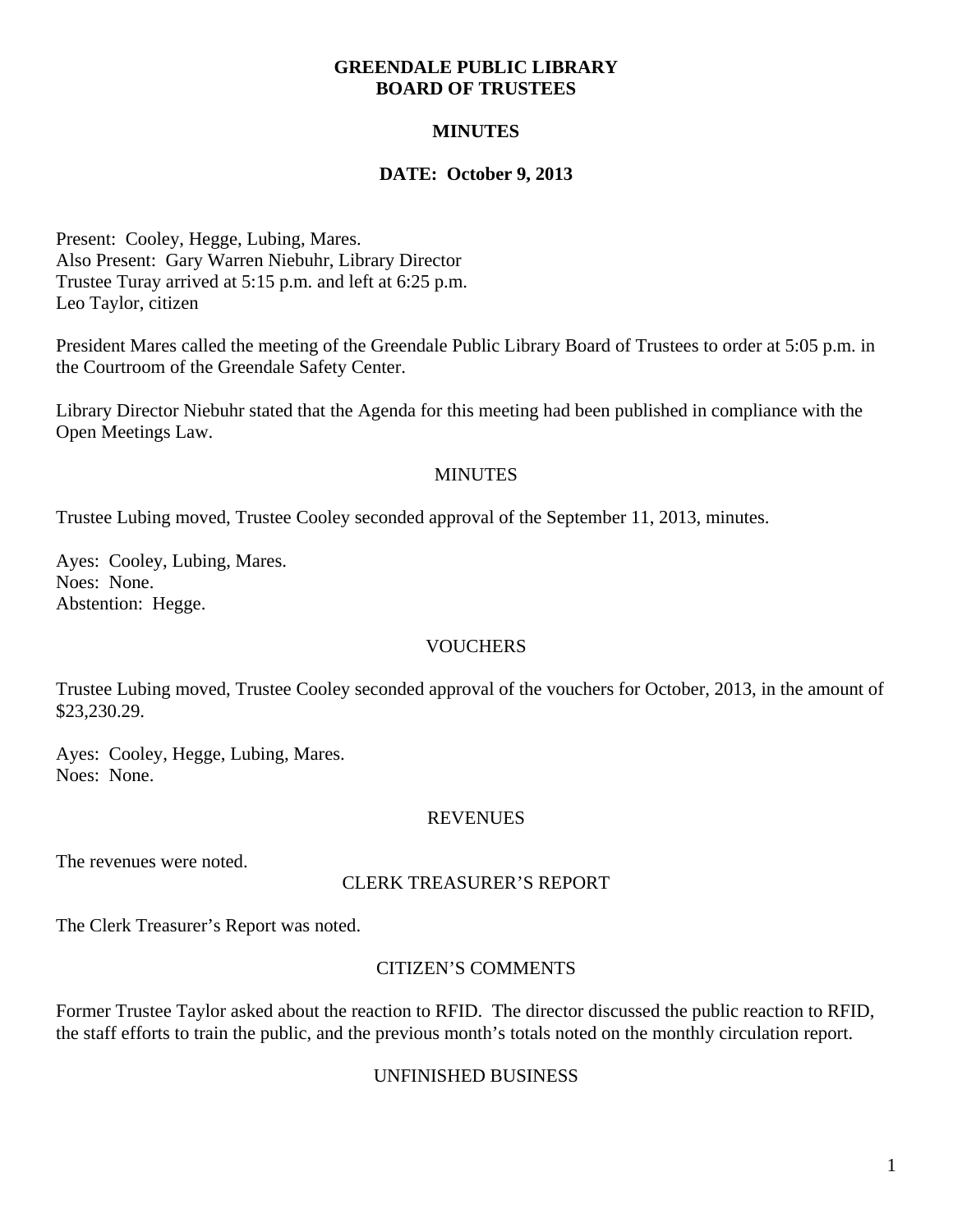President Mares addressed comments to former Trustee Leo Taylor thanking him for his twenty five years of service to the Library. Taylor discussed his experiences as a Library and Village Board Trustee. President Mares presented Taylor with the following framed resolution:

The Greendale Public Library Board of Trustees

Resolution

Whereas, Leo Taylor represents the best qualities of a volunteer;

Whereas, Leo Taylor became a member of the Board of Trustees of the Greendale Public Library and served from 1980 to 1983 and again from 1991 until 2013, for a total of twenty-five years;

Whereas, Leo Taylor's leadership and organizational skills were utilized to promote library service, fund raise, create and maintain programming for the library;

Whereas, his commitment to the Library remains endless.

Now, Therefore, Be it Hereby Resolved that the Greendale Public Library Board of Trustees express our deepest appreciation to Leo Taylor for his years of service to the Greendale Public Library;

Dated this 11th of September, 2013.

Stephanie Mares, President Greendale Public Library Board of Trustees

Former Trustee Taylor left at this time.

The Director discussed his philosophy on the development of the CLC. The Director would like all involved in the CLC to see uniformity. Examples would include a single telephone number with a directory of the components within the CLC, stationary of the CLC, etc. The Director will be making an effort in the next months to promote the changes in the building and how that impacts on the parking issue. The Director is looking for the CLC to be doing unique things such as his proposal called The Digital Divide Campaign.

A discussion was held on a request from the CLCAC to have opportunities for device users to plug in to the space in the computer area of the Library. The Director has a quote from DMC Electric for \$3600 plus the cost of X-raying the floor to bring electrical up through the basement. Trustee Turay suggested getting a quote from DMC to bring the electrical down from the ceiling.

Trustee Lubing moved to allow the Director to spend up to \$4,000 to bring electrical connectivity to the computer area. The motion died for a lack of a second.

The Director was told to bring the additional quote to the November meeting and a decision would be made then.

The Director reviewed the information contained in the Planned Use for Unrestricted Funds report.

The Director reported that the budget was presented to the Village Manager. The most likely date for the Library budget review is Tuesday, October  $22<sup>nd</sup>$ .